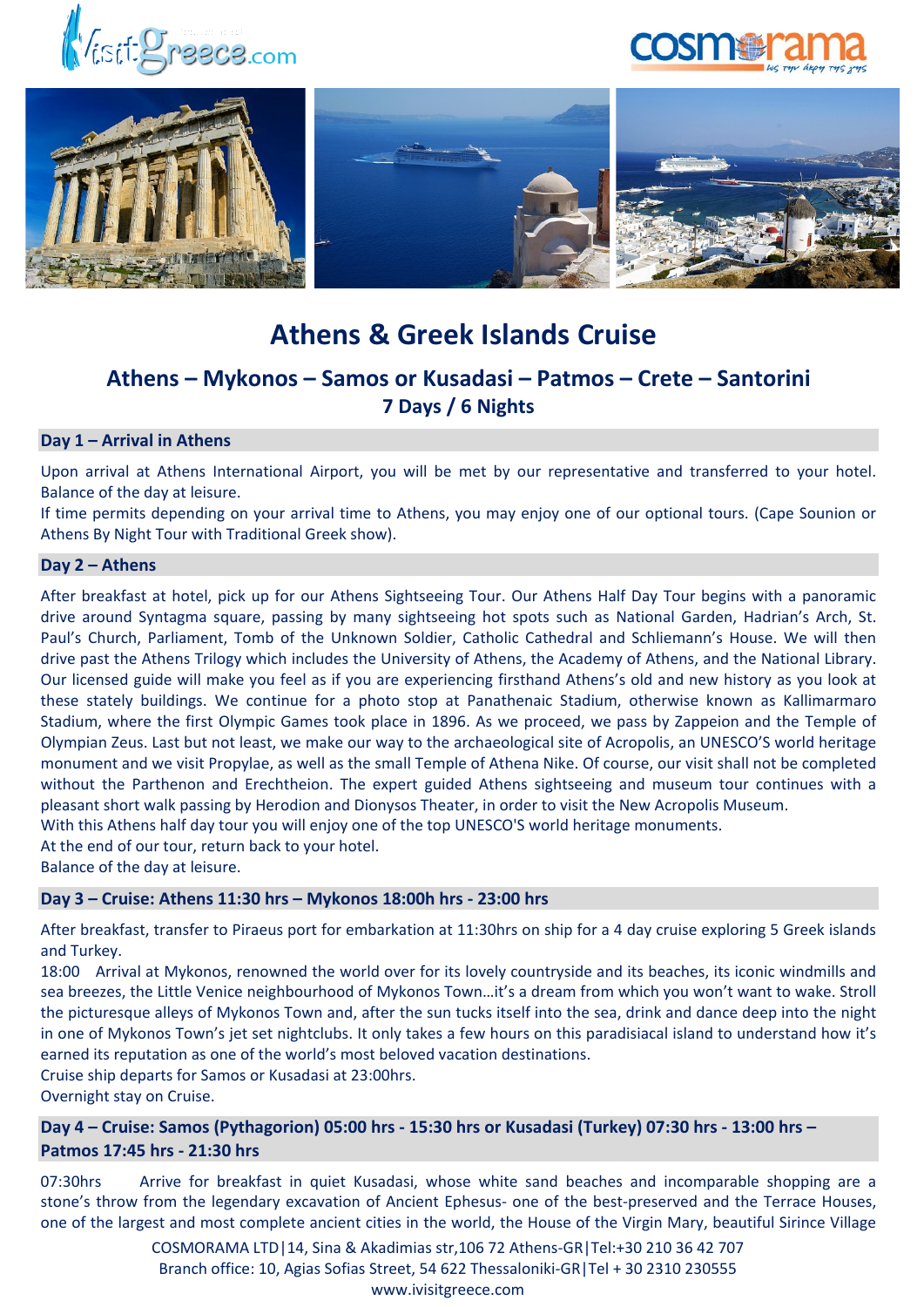



and the thrilling metropolis of Izmir. Enjoy the excursion of "Ancient Ephesus through the ages" included in your program. Kusadasi is also home to a fantastic covered bazaar, where you can shop with a view of the town's picturesque harbor.

For those who do not wish to visit Kusadasi, Samos Island is an excellent alternative. You shall join the "Panoramic island tour" and get to know the island of the great mathematician, Pythagoras, a little better. You shall have the opportunity to experience the rural island life and see beautiful beaches and welcoming people, ready to offer you great Greek tastes and feelings.

Cruise ship departs for Patmos at 13:00hrs from Kusadasi or at 15:30hrs from Samos.

17:45hrs Arrival at the blessed island of Patmos, a verdant, mountainous paradise considered one of the world's loveliest destinations. Many believe John the Apostle wrote the Book of Revelations in a mountainside grotto (Grotto of Apocalypse) on Patmos where he heard the voice of God. At the top of the mountain, within the white walls of Hora, the monastery founded in his honor in 1088 stands guard above this holy island.

Cruise ship departs for Rhodes at 21:30hrs

Overnight stay on Cruise.

#### **Day 5 – Cruise: Rhodes 07:00 hrs - 18:00 hrs**

07:00 Arrival to the incomparable island of Rhodes, where we have a full day to explore it. The Palace of the Grand Masters, Philerimos Church and the Citadel of the Knights, in the old walled city of Rhodes, will make you think you've stepped back in time. Stroll the old city and enjoy an al fresco lunch and a traditional Greek coffee, strong enough to fortify you for an afternoon wandering through the past. Enjoy the excursion to "Medieval tour - Acropolis of Lindos and the Citadel of the knights", included in your program.

Cruise ship departs for Crete at 18:00hrs.

Overnight stay on Cruise.

#### **Day 5 – Cruise: Crete (Heraklion) 07:00 hrs - 12:00 hrs – Santorini 16:30 hrs - 21:30 hrs**

07:00 Ship arrives to Heraklion, an ancient Venetian port and the capital of Crete. Greece's largest island will greet you like family. It's a wonderland of secluded beaches, hiking trails, rivers and archeological marvels, including the Minoan Palace of Knossos, the first civilization in Europe, and the Archeological Museum in Heraklion with its majestic exhibition of invaluable treasures from the Ancient, Classical, Hellenistic and Roman periods of Crete in 20 galleries. Its collection of Minoan art and artifacts, many of them from nearby Knossos, is considered the finest in the world. Walking the city discover among others; Piazza dei Signori (Square of the Lords) and the elegant awarded Loggia, a nobleman's club, the Fountain of the Lions, which was built by Francesco Morosini, St. Mark's Basilica, the medieval Monastery of Saint Catherine and the Cathedral of Agios Minas. And don't leave the island without a bottle of Cretan olive oil, the world's finest. However you decide to spend your morning in Crete, you'll fall in love.

Cruise ship departs for Santorini at 11:30hrs

Arrival at 16:30hrs to the volcanic island of the Cyclades, Santorini; its mighty cliffs rise from the blue waters of the Aegean like a dream. Admire upon the cruise ship's arrival in Santorini the spectacular caldera, created by the eruption of the island's volcano in ancient times and the white washed houses perched on the edge, 300 meters above the sea level. Discover with your tour (optional) the breath taking panorama of Oia, the most photographed spot in Greece, known worldwide for its fascinating sunset, the Monastery of Profitis Ilias and the capital of Fira with the Museum of Prehistoric Thira, whose exhibits date from the Neolithic era through the 17th century BC, and the Megaro Ghyzi, a cultural center. Fira is full of art galleries, award-winning restaurants, chic cafes, cosy bars, nightclubs, traditional taverns and unique shopping.

Cruise ship sets sail for Piraeus at 21:30hrs Overnight stay on Cruise.

#### **Day 7 – Departure from Athens**

Your cruise to the Greek islands has come to an end. Upon arrival at Piraeus port approx. at 07:00, transfer to Athens International Airport for your departure flight.